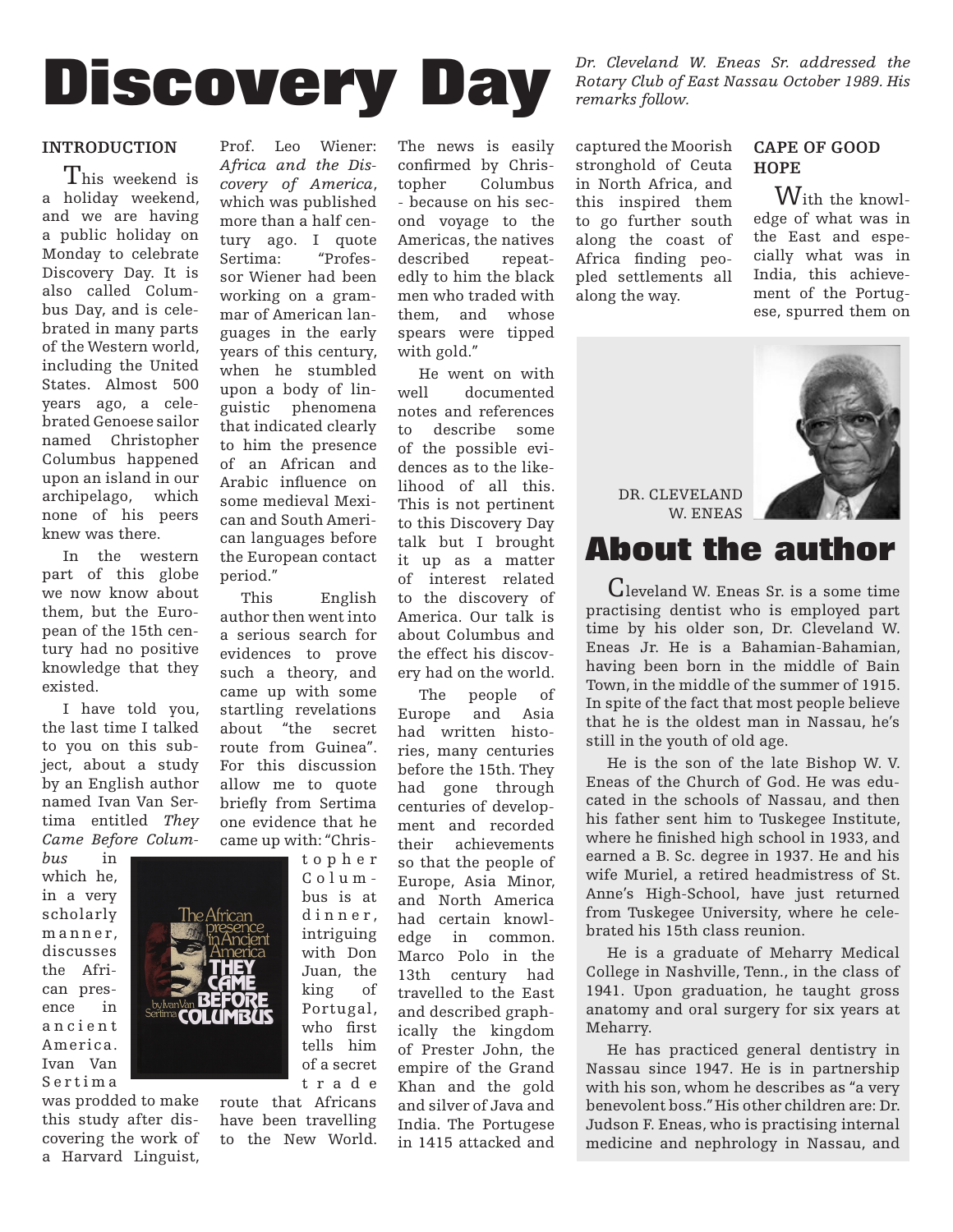to the desire to round the Cape of Good Hope, like Vasco da Gama, to get these treasures. Europe's dreams and ambitions in the 15th century consisted mostly of reaching India and the East. To reach the riches of the East was necessary for them, for as the Estates General of France complained in 1484: two Popes had drained France of more than two million in gold. Other countries must have suffered the same fate and needed a bolstering of their economies.

It never occurred to the Europeans that the riches of the East belonged to the people of the East and were not theirs to take. To them, the world was theirs. The Pope had divided the world up between Spain and Portugal in 1455 and France and Britain and the other countries of Europe assumed their ownership later and took the Pope's gesture as a joke.

Europe was bursting at the seams with people and its economy was being devastated. It was the period of the Renaissance and there was a renewed interest in geography. The medieval idea of the earth being flat had been dispensed with long ago. After reading Greek scholars, there was speculation that there was a possibility of reaching

the far East by making a western voyage. In the 13th century, Roger Bacon's scientific methods led him to speculate that there was land and ocean distribution all over the globe and by sailing west from Spain for a few days one would arrive in western Asia.

Columbus of Genoa was a sailor and navigator of great learning, especially of things pertaining to geography and mathematics. As a youth, he studied all that was available in these faculties and made "Marco Polo's accounts of China almost his bible." He, therefore, planned a voyage to put to the test Bacon's speculations, and was assured by the great Italian geographer, Pablo Toscanelli that his intention was sound.

# **AN INDEPEN-DENT PORTUGAL**

 $P_{\text{olistical}}$  and<br>phomic changes economic brought about much unrest in Europe. The nation state was on the rise and the shape of Europe was drastically altered. France had rejected England's claims to any of its lands; Portugal established its independence from Spain, which had become independent of the Moors and Ferdinand and Isabella<br>became sovereign sovereign Lords of Spain. These two were ready to emulate in the West;

what Portugal had done in Africa with colonies and free labour.

The Crusades had failed but the zeal that was built up for the propagation of the faith and the saving of the Holy Land for the Christians was still present. This zeal had to have an outlet somewhere and so discovering new lands and expanding their overseas possessions ensured most of this, especially in Spain and England.

There were two economic factors that also spurred the interest in Columbus' venture. First, the European in the Mediterranean area had learned from India how to process sugar, and had their factories and plantations in Sicily and Cyprus. Second, Europeans had learned from the Portugese and the Moors how to tap colonial labour. When Columbus left Spain on August 3rd, 1492 (exactly 500 years to the day I was married - in 1992 I would have been married 50 years) he was equipped with a variety of helpful gadgets. He took with him the European wanderlust, a powerful economic impulse, the required technical aids, a dominant crusading motive and the knowledge that Africa was a reservoir of almost limitless labour.

Dr. Agreta Eneas, who is practising family medicine at the Princess Margaret Hospital.

Dr. Eneas is a charter member of the first Kiwanis club to be formed outside of the continental U.S.A. and Canada – the Kiwanis Club of Nassau – and is still an active member in that club. He has served in many positions in Kiwanis, from chairing programme committees, president in 1969-1970; Lt. Governor in 1974 for which he received a distinguished Pin.

His hobbies are many, but chiefly golf and writing, in which pursuits he is ably assisted by his wife. It is said that he is a very good golfer, but never learned how to make good scores. He has written and published three books: Bain Town, Let the Church Roll on and his latest, Tuskegee, Ra! Ra!

Dr. Eneas has been the chairman of the Bahamas Golf Federation for a number of years. He is the chairman of the boards of trustees for both the Southern Public Library and the Nassau Public Library.

He is a Presbyterian elder, and superintendent of the Sunday school at the Kirk in Nassau.

In the 1989 New Year's honours he was made an Officer of the British Empire.

## **GREAT CONTRO-VERSY**

The certainty as to where he first landed is still a matter of great controversy. Historians have come to the arbitrary conclusion that it was an island in The Bahamas that we now call San Salvador. The natives called it Guanahani. Christened in San Salvador and by an Act of Parliament in 1927 we officially called it San Salvador. On the eighth of October 1986, I happened to have heard over radio station WKAT an announcement that National Geographic Research

team through the aid of computers, found that Columbus did land in The Bahamas but not at San Salvador, but at a place called either Savannah Cay or Samana Cay.

At this point, I wish to quote from the thesis of a Bahamian student, Karen Stewart, which she submitted for her bachelor's degree in 1988. She entitled her thesis: "Could the Real San Salvador please stand up."

"In November 1986, Joseph Judge, Senior Associate Editor of National Geographic startled both the public and academics alike by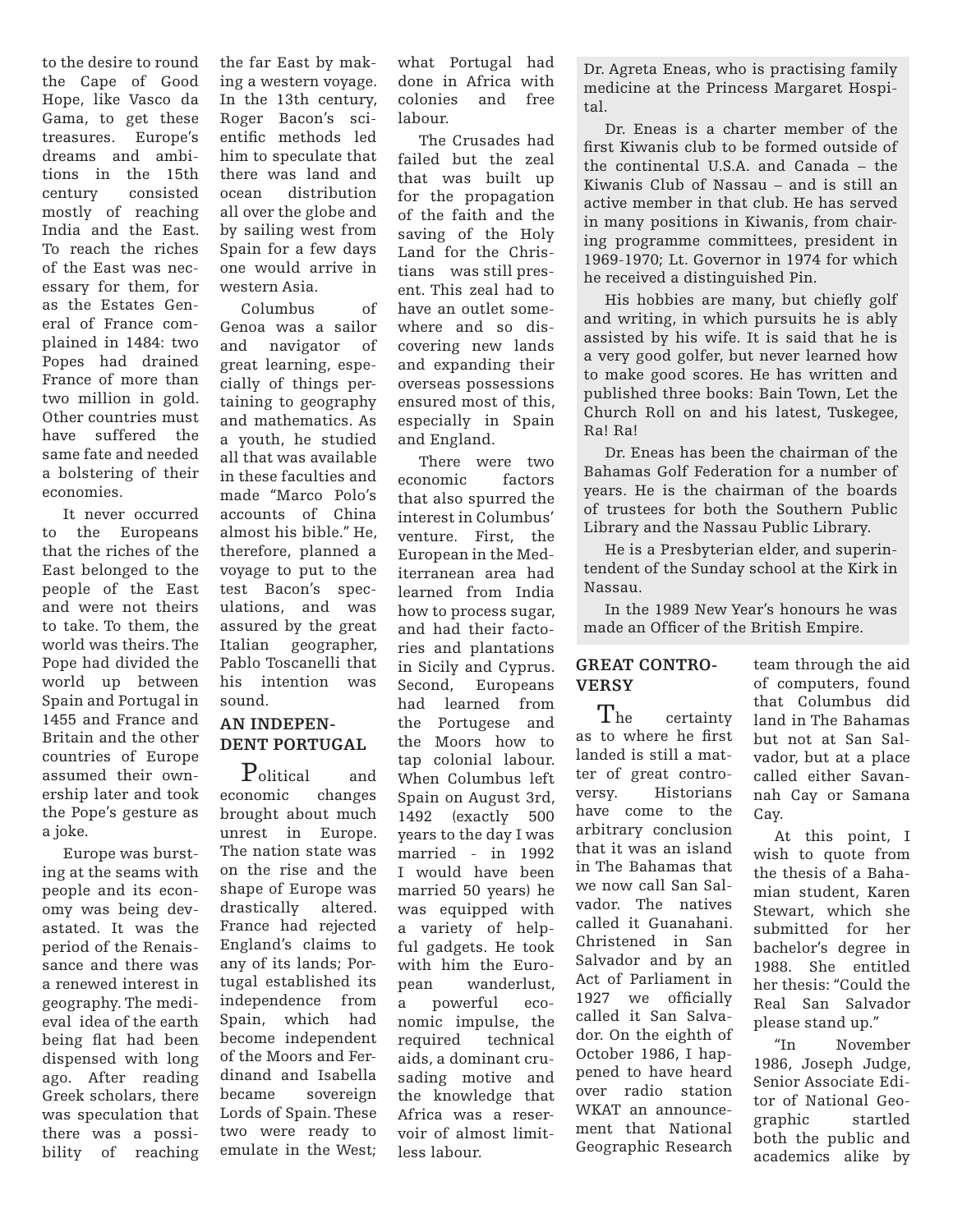claiming that the solution to the mystery (of the Columbus landfall) is Samana Cay. Why is it that many people since 1625 have done extensive research and come up with nine different possible solutions to the mystery? The unfounded certainty is due to the ambiguity and imprecision found in the third-hand copy of Columbus's Diario de a Bordo. Fray Bartolome de Las Casas, contemporary of Columbus, transcribed Columbus' diary from a copy of the diary (known as the Barcelona copy) in his book, Historia de las Indias. The fact that Las Casas worked from a copy of the diary coupled with the unavoidable navigational errors that a friar could easily commit allows a lot of room for error. Each advocate of a specific landfall theory used this high percentage of error in the log to his own personal advantage." It is reported that the Minister of Education was asked about this and his reply is reported to have been, "I can care less as long as they don't try to take him out of The Bahamas".

N evertheless, Columbus goes down in the records as our first European tourist, who left home on borrowed money, not knowing exactly where he was going and

didn't know where he was when he got there, and ended up in goal when he got back home. This has been the fate of many since him.

He, like the people whom he met on these islands, did not record very much, and not as accurately as he might have. Because of this, a German professor of geography named the lands that Columbus found America. This was done because a Florence adventurer by the name of Amerigo Vespucci reached the new world in 1492, but he wrote completely about his achievement to the point that it was read all over Europe and the thought persisted that he had eclipsed Columbus. It wasn't until the early part of the 19th century, when a country upon gaining its independence chose to call itself Columbia in honor of Columbus.

### **WHAT DID HE DISCOVER?**

 $\operatorname{W}_{\text{hat}}$  did Columbus really find? He found land, where he hoped it would be, but he thought it was Asia. He found a kind and gentle people, whom he called Indians because he thought that he was in India. In our islands he found no gold or minerals, but a kind and gentle people who befriended him. There is no evidence that he ever saw the two large continents that lay to the west of the islands of the Caribbean.

The whole object of his venture was to find gold and silver, and to spread the faith of the Catholic church. When he had sailed through our islands and found no gold, he lost interest in them, and established his first settlement on the north coast of Hispaniola, where he did find gold. Here he also found a gentle people, whom his people forced into panning gold from the streams from dawn until dusk. When they had exhausted the streams of the area, they were put to digging for the ore. This kind of work decimated them to the point that too soon there were not enough left to do the digging.

When the labour of Hispaniola was depleted, the Spaniards (if not Columbus himself, but those whom he caused to be there) remembered that Columbus had many "friends" in The Bahamas. They petitioned the king to allow them to bring these Arawaks to Hispaniola, so that they could convert them to Christianity, and to continue to dig for gold.

They beguiled these unsuspecting Arawaks by telling them that they were being taken to the land of their ancestors so they went singing and dancing to the prospect. In a strange land being forced to labour all day they began to fret and began to die in great numbers. Those who would not succumb to the deceit of the Spaniards were hunted like animals and suffered the great cruelty in being forced to work.

## **WHAT DID THEY FIND?**

The people of these islands found that they were not able to withstand the cruelty and the ungodliness of the Spaniards, nor had they any resistance to the diseases that the Spaniards brought to the islands. When they had decimated the people that they found here, the Spaniards left the islands fallow for more than a hundred years and never did anything for the development of them.

It was good to have discovered these lands but they were useless unless they could be made to produce. Eventually, it was found that they could produce sugar cane on a big scale. To do this they needed inexpensive labour, and the people that they found here were not suited for the labour that they required.

It must not be forgotten that from his first voyage, Columbus was equipped with the knowledge that there was an unlimited source of cheap labour in West Africa. The Portuguese had used black Africans as slaves long before Columbus left Spain, and he was sensitive to this. When the Spaniards found that they needed this labour, they remembered the knowledge of Columbus.

Thus he must be credited with opening up the way for one of the worst periods in the history of man's inhumanity to man - human slavery in the West Indies and the Americas. The dastardly "middle passage" followed the route of Columbus, and turned out to be the watery grave of many an African.

# **WHAT DO WE CELEBRATE?**

Nevertheless in the face of all this, the results of his ventures, though bad for some, were good for the many. In 1992, this new world would have been included on the map of the globe for 500 years. In those five centuries, the thinking, the beliefs, and the demeanour of the earth have changed enormously and the question is: is the globe any better off for it? I dare say there is not one of you who will not agree that it is better. I am certain that it is "Better in The Bahamas" and for many